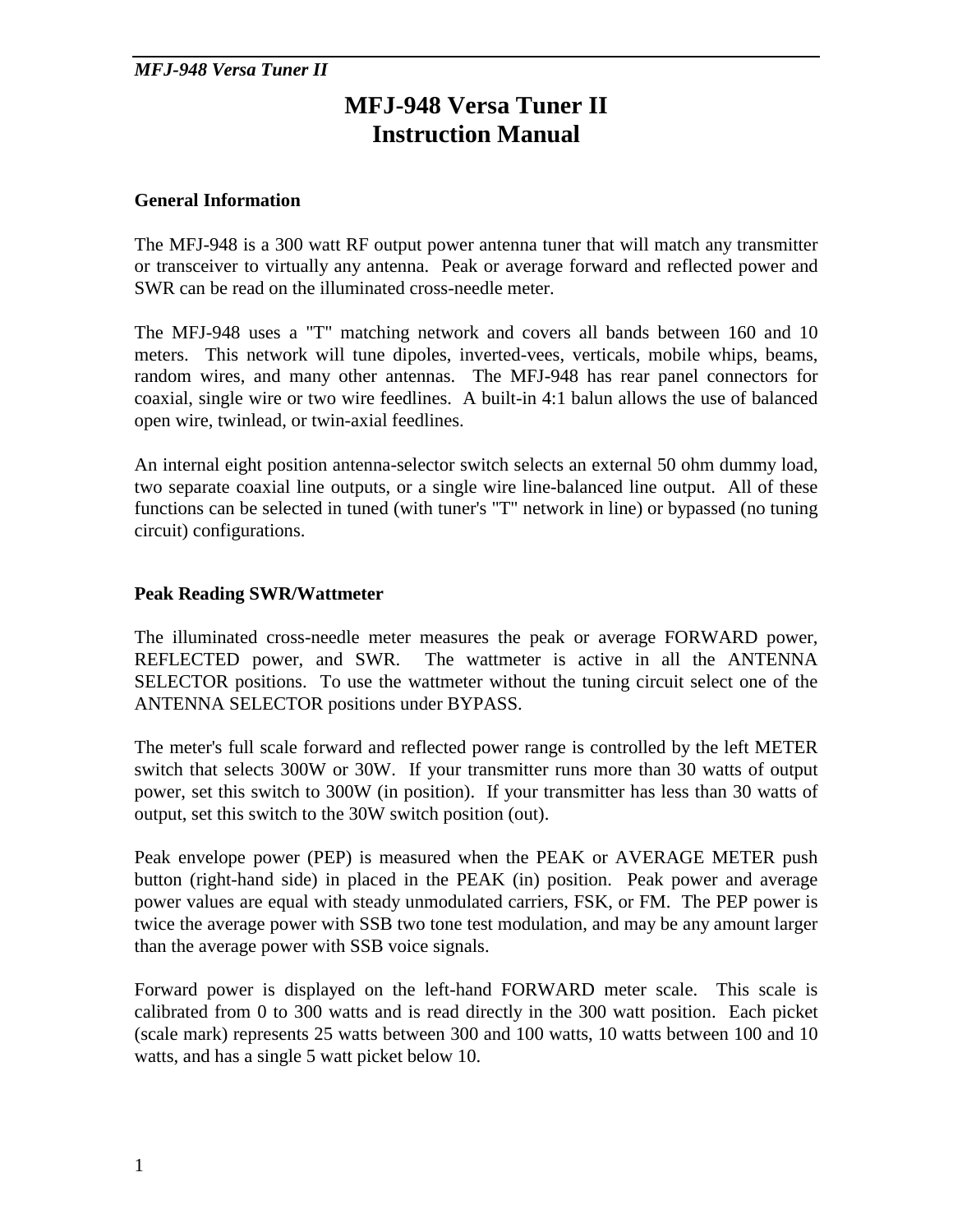In the 30W position the forward power scale must be divided by 10. Each picket represents 1/2 watt below 1 watt, 1 watt from 1 to 10 watts, and 2.5 watts from 10 to 30 watts.

The reflected power is read on the right-hand REFLECTED meter scale. This scale indicates 60 watts full scale when the 300W power sensitivity is selected, and 6 watts full scale when the 30W power scale is selected. This scale has a picket every 5 watts above 10 watts and at each watt below 10 watts. This scale is also divided by 10 when using the 30W switch position.

When trying to measure power with a less than perfect match, the reflected power should be *subtracted* from the forward power readings. The most accurate peak power readings are obtained only with a sustained carrier, voice or two tone test modulation. During normal voice modulation the wattmeter will typically indicate 70% of the true peak power.

The SWR is read directly from eleven red SWR curves that range from 1:1 to infinity. SWR is measured by observing the point where the forward and reflected power needles cross. The SWR is indicated by the red curve closest to the needle crossing point. No cumbersome or time consuming SWR sensitivity adjustments are required with this meter.

The wattmeter has an internal lamp that backlights the meter scale. The lamp circuit requires power from an external 12 Vdc source, such as the optional MFJ-1312C power supply. The rear panel jack accepts a 2.5 mm coaxial plug with a positive center pin polarity. The METER LAMP ON / OFF switch turns the meter lamp off and on.

#### **Antenna Selector**

The ANTENNA SELECTOR switch has eight positions. From counter-clockwise to clockwise the positions are: EXT. DUMMY LOAD, BALANCED or SINGLE WIRE LINE, COAX 1, and COAX 2 with the tuner matching circuits in line, and the reverse sequence from COAX 2 back to EXT. DUMMY LOAD with the antenna tuning circuits bypassed.

NOTE: An external 50 ohm dummy load should be connected to the tuner when the ANTENNA SELECTOR switch is in the EXT. DUMMY LOAD position.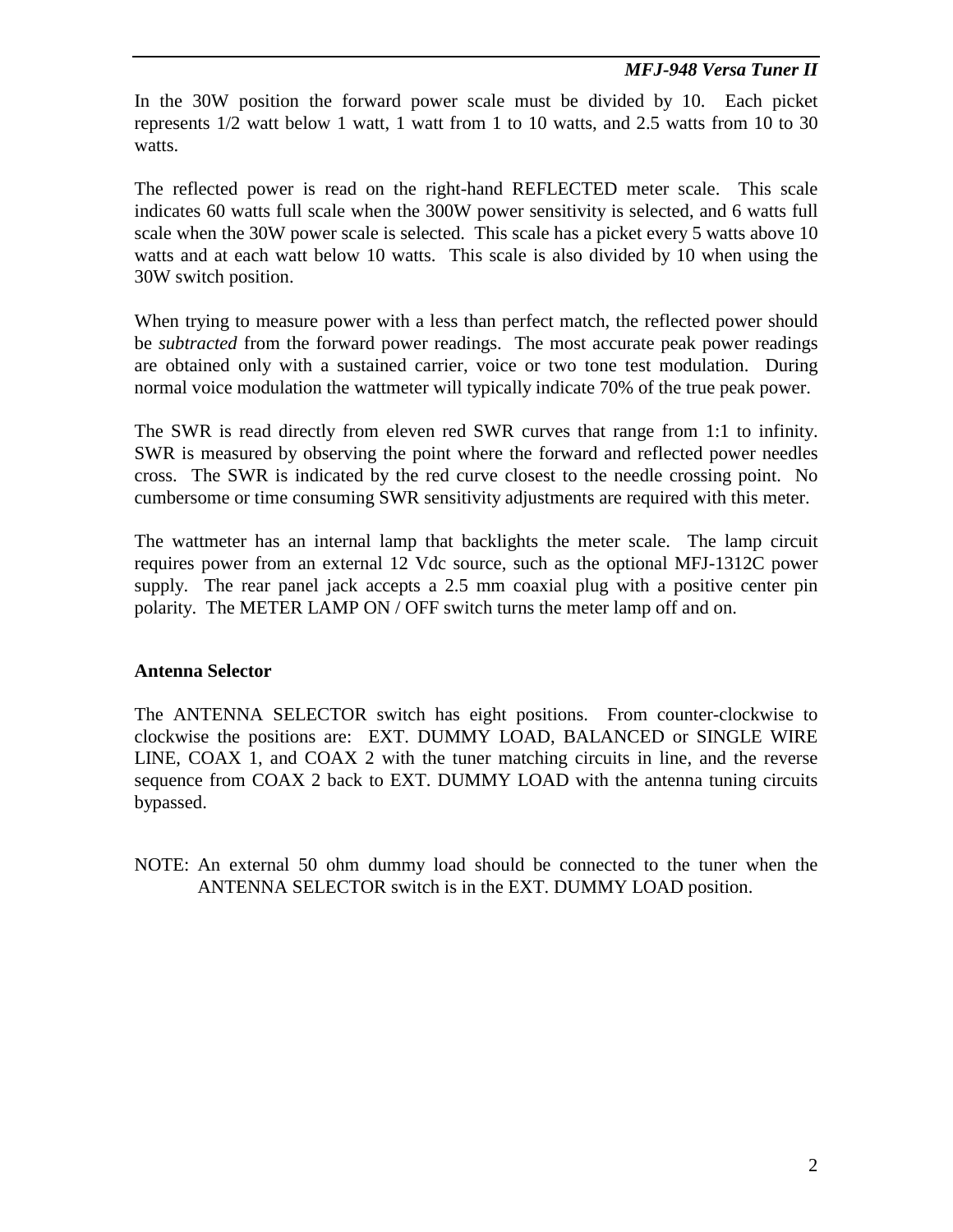#### **Interconnections**



#### **Installation**

1. Locate the tuner in a convenient location at the operating position. Avoid placing the tuner near microphones, speech processors, computers, TNC's or other RF sensitive devices.

WARNING: If random wire or balanced feeders are connected directly to this tuner, *position the tuner so the rear panel terminals can not be accidentally contacted by persons or conductors. When transmitting with random wire or balanced lines, the rear panel feed-through insulators can operate with high RF voltages. These voltages may cause serious RF burns. These high RF voltages may also damage anything contacting or within a half inch of the terminals.* 

- 2. Install the MFJ-948 between the transmitter and antenna as shown in the diagram above. Use a 50 ohm coaxial cable to connect the transmitter or transceiver to the SO-239 (UHF female) labeled TRANSMITTER on the back of the tuner.
- 3. Coaxial feedlines attach to the SO-239 (UHF female) connectors labeled COAX 1 and COAX 2.
- 4. A random wire (longwire) antenna may be connected to the five-way binding post marked WIRE. See the ANTENNA HINTS section for detailed suggestions on bringing a single wire feeder into the operating position.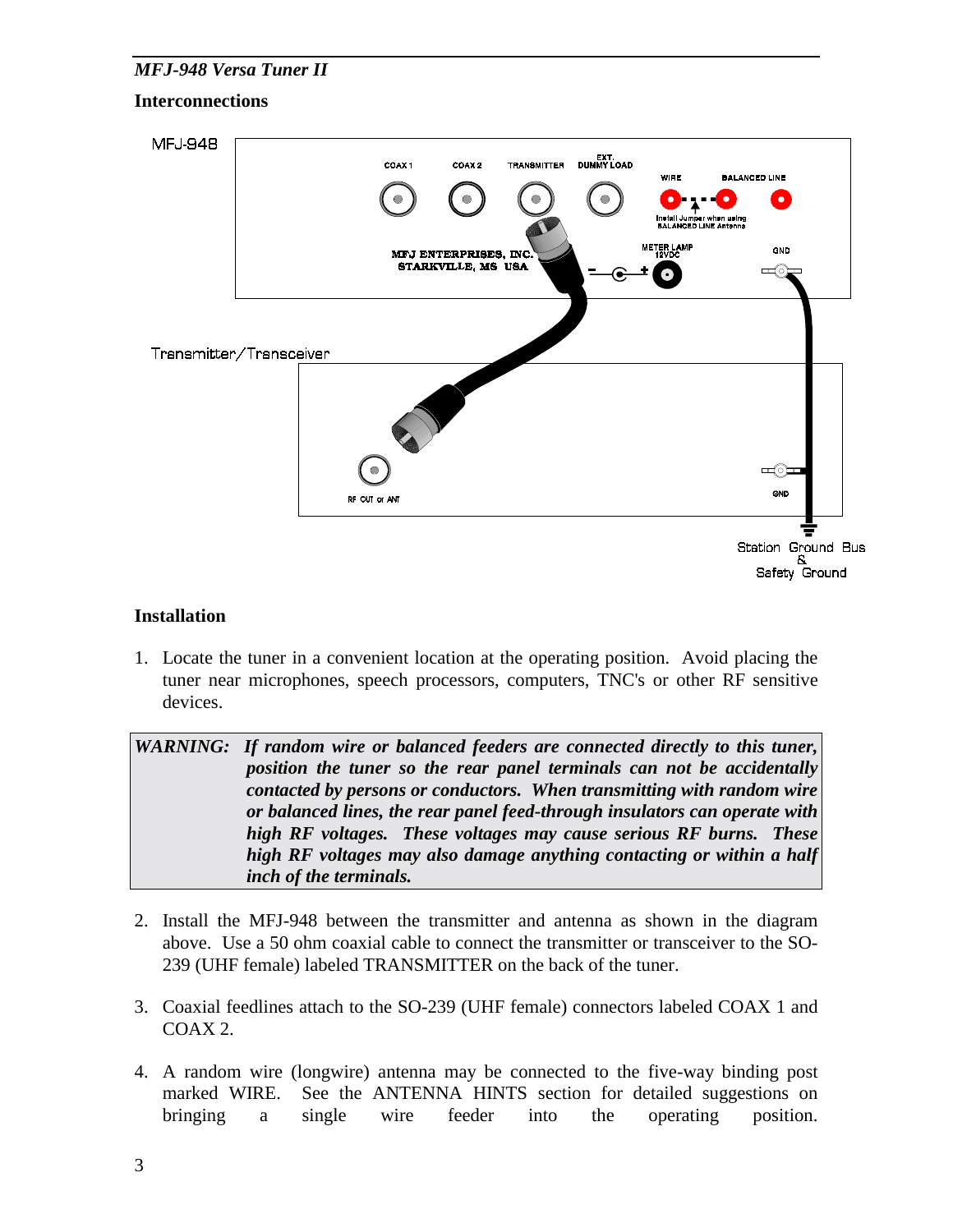5. A balanced feedline (twin lead, open wire, or twin-axial line) may be connected to the two binding posts marked BALANCED LINE. Connect a jumper wire from the WIRE binding post, as indicated by the dotted line on the MFJ-948, to one of the BALANCED LINE posts. This connection activates the internal 4:1 balun.

**NOTE:** Do not connect wire and balanced antenna's to the MFJ-948 at the same time, unless you want to apply power to both antennas at the same time. If a longwire or single wire feeder is used, be sure to remove the WIRE to BALANCED LINE jumper connection.

# **Using The MFJ-948**

# **CAUTION: Never change the ANTENNA or INDUCTOR selector switch position while transmitting! Never apply more than 300 Watts to the MFJ-948!**

In any conventional "T" network tuner, maximum power handling and the smoothest tuning occurs when the capacitance in the network is as large as possible. In this tuner the TRANSMITTER and ANTENNA MATCHING controls have maximum capacitance at position 0 (fully meshed), and minimum capacitance at position 10 (fully open). Be sure to use the highest possible capacitance for each band. This will provide the smoothest tuning, highest efficiency, and greatest power handling capability. The chart in the tuning instructions shows typical capacitor settings that can be used for each amateur band.

The INDUCTANCE switch in the MFJ-948 has maximum inductance in position "A", and minimum inductance in position "L". Less inductance is needed as the frequency is increased. If too little inductance is used, the tuner may not match the load properly. If too much inductance is used, the tuner will be "touchy" and power handling will be compromised. The chart in the tuning instructions shows typical INDUCTANCE switch settings for each amateur band.

**NOTE:** If your transmitter uses an adjustable output circuit it must be properly tuned into a 50 ohm load at the operating frequency. Proper tuning can be accomplished by placing the ANTENNA SELECTOR switch in the fully clockwise **BYPASS** EXTERNAL DUMMY LOAD position. Adjust the transmitter according to the manufacturer's instructions into the 50 ohm dummy load *before* adjusting the tuner.

Most modern solid state transceivers do not require adjustments. If the transceiver has a built in antenna tuner, be sure it is turned off or disabled.

After properly preparing the transmitter, place the MFJ-948 ANTENNA SELECTOR switch in the desired antenna position in the BYPASS area. If the SWR is low (very little or no reflected power), the tuner can be left in this position.

If the SWR is higher than desired, place the ANTENNA SELECTOR switch in the proper TUNED area that selects the desired antenna. Adjust the tuner as described below to obtain the best SWR. Do NOT change the transmitter's tuning (plate) or loading (antenna) controls until after the tuner has been fully adjusted. The transmitter can be "touched up" (if necessary) *after* the MFJ-948 is fully tuned.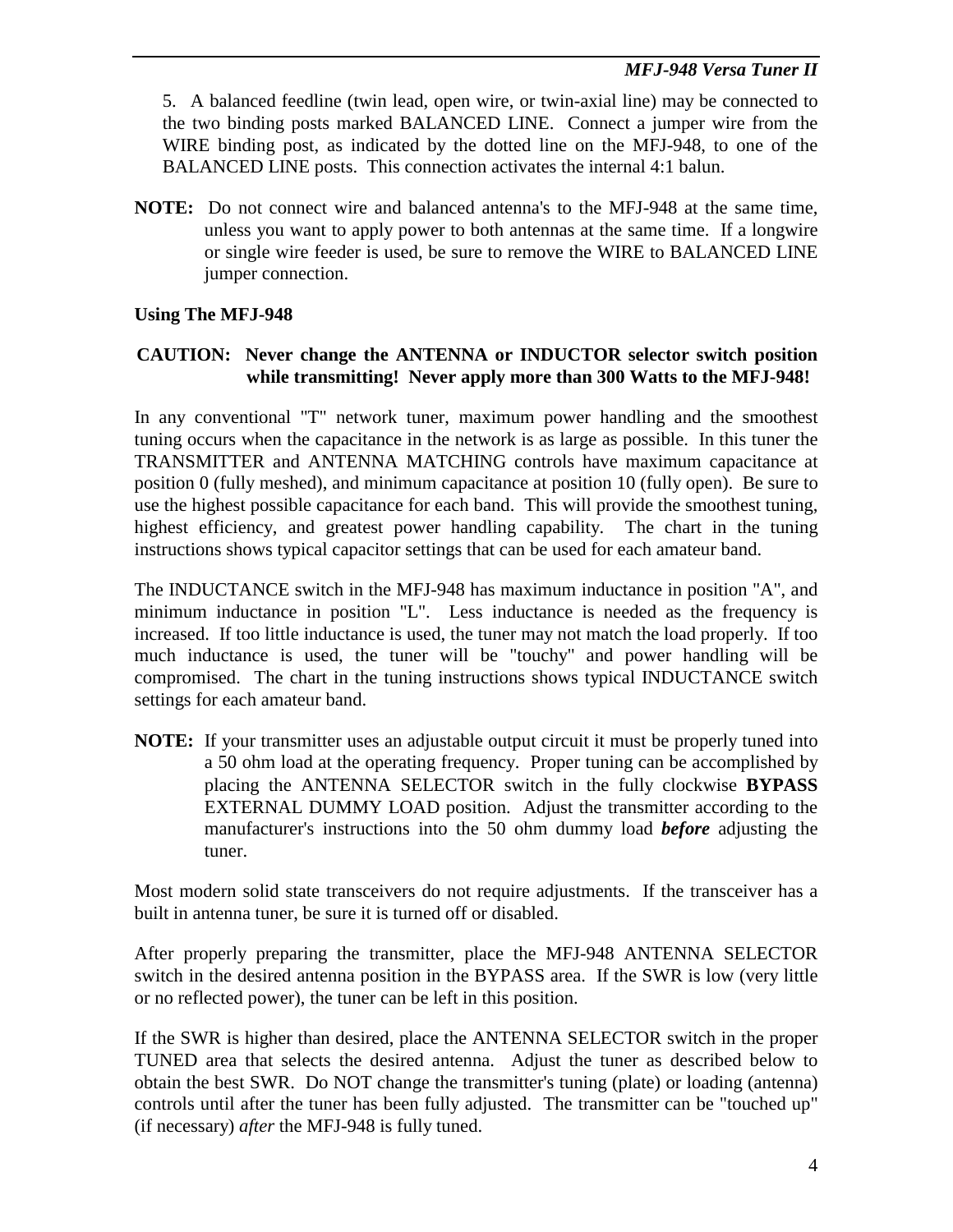#### **Adjustment Procedure**

When using the MFJ-948 in receive only applications, adjust the MFJ-948 for the highest "S" meter or signal level. The Tuning Chart can be used as a starting reference. To use the MFJ-948 for transmitting, follow the steps below:

- 1. Select the 30W (out) METER switch scale. Place the PEAK AVG button in the AVG (out) position. Turn the transmitter's power control fully down.
- 2. Position the TRANSMITTER and ANTENNA MATCHING controls and the INDUCTOR SELECTOR switch in the bottom Tuning Chart position for the operating frequency.

| Freq. MHz | <b>Transmitter</b> | <b>Inductor</b> | Antenna          |
|-----------|--------------------|-----------------|------------------|
| 1.8       | $4 - 1/2$          | A               | $4 - 1/2$        |
| 1.8       | $\mathbf{1}$       | $\, {\bf B}$    | $\mathbf{1}$     |
| 2.0       | $5 - 1/2$          | $\mathbf{A}$    | $5 - 1/2$        |
| 2.0       | 3                  | $\, {\bf B}$    | 3                |
| 3.5       | 9                  | $\, {\bf B}$    | 9                |
| 3.5       | 6                  | $\mathsf{C}$    | 6                |
| 3.5       | $\overline{4}$     | $\mathbf D$     | $\overline{4}$   |
| 3.75      | 7                  | $\mathsf{C}$    | $\boldsymbol{7}$ |
| 3.75      | 5                  | D               | 5                |
| 3.75      | 3                  | ${\bf E}$       | 3                |
| 4.0       | $\overline{7}$     | $\overline{C}$  | $\overline{7}$   |
| 4.0       | 6                  | $\mathbf D$     | 6                |
| 4.0       | $\overline{4}$     | ${\bf E}$       | $\overline{4}$   |
| 7.15      | 8                  | ${\bf F}$       | 8                |
| 7.15      | 6                  | ${\bf G}$       | 6                |
| 10.1      | 9                  | G               | 9                |
| 10.1      | 8                  | $H_{\rm}$       | $8\,$            |
| 14.2      | $9 - 1/2$          | H               | $9 - 1/2$        |
| 18.1      | $9 - 1/2$          | $\overline{I}$  | $9 - 1/2$        |
| 18.1      | $8 - 1/2$          | $\mathbf J$     | $8 - 1/2$        |
| 21.2      | $9 - 1/2$          | $\mathbf{J}$    | $9 - 1/2$        |
| 21.2      | 7                  | K               | $\tau$           |
| 24.9      | 9                  | $\bf K$         | 9                |
| 28.5      | $9 - 1/2$          | K               | $9 - 1/2$        |

## **Tuning Chart**

3. Apply just enough power on CW (or AM / FM / RTTY) to obtain noticeable deflection on the reflected power meter.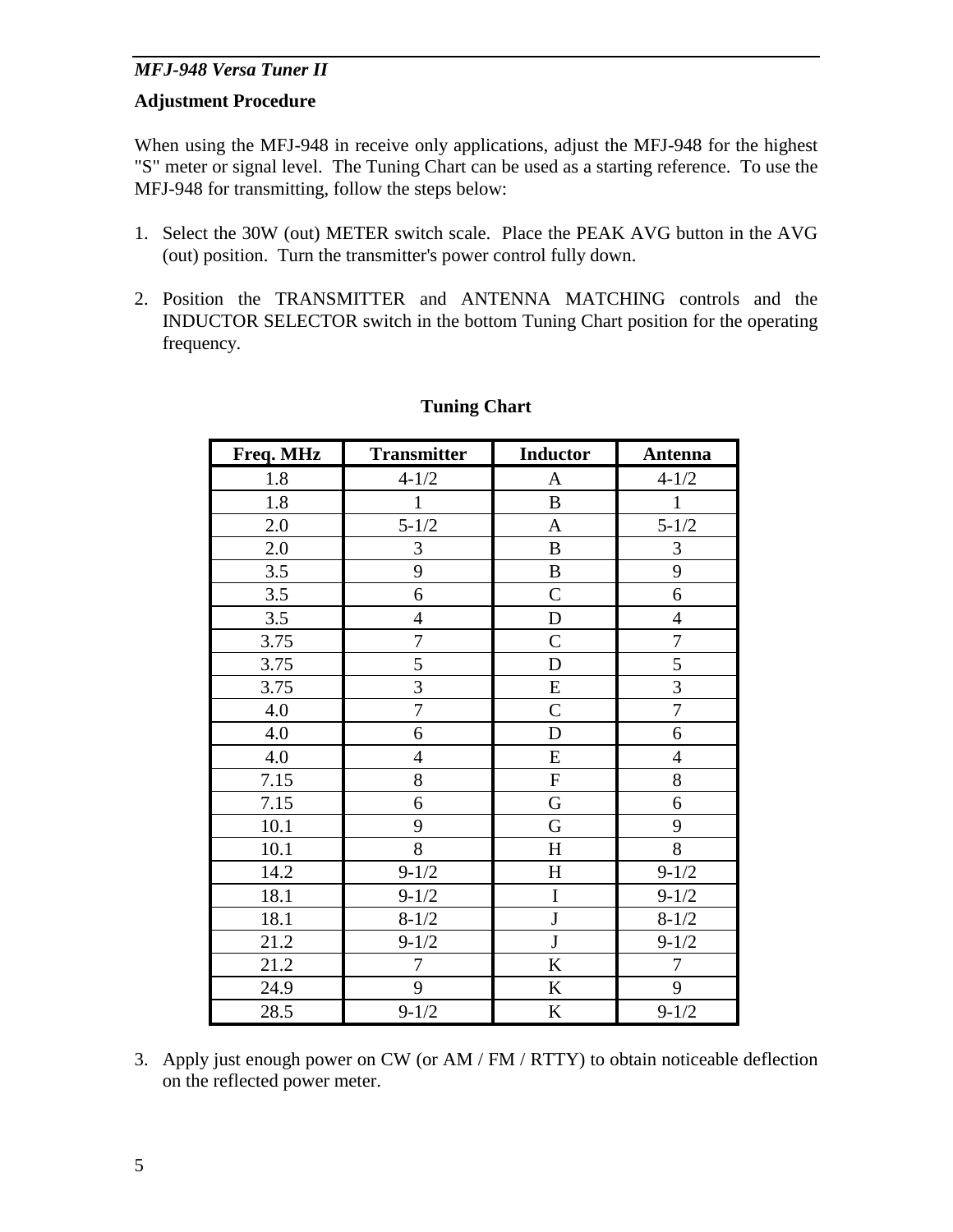- 4. Carefully adjust the TRANSMITTER and ANTENNA MATCHING controls for the lowest reflected power.
- **NOTE:** These controls interact. Adjust the TRANSMITTER control for minimum, then adjust the ANTENNA control for minimum SWR. Go back and forth between these adjustments as many times as required until the lowest reflected power (best SWR) is obtained.
- 5. If a perfect or very low SWR can not be obtained, STOP transmitting. Try the row of chart settings just above the last one tried. Repeat from Step 3.
- **NOTE:** If an SWR of 1:1 can not be obtained, move the switch towards the end of the alphabet one position at a time. Repeat Steps 3 and 4 for each new INDUCTOR switch position. Always use the lowest alphabetical setting possible.

# **CAUTION: Never transmit while changing the INDUCTOR SELECTOR.**

6. Increase the transmitter power until the Forward power level is full scale (30 watts) and observe the reflected power or SWR. If the reflected power and SWR are not satisfactory, adjust the MATCHING controls again.

**NOTE:** If your transmitter can not reach 30 watts, set it to the maximum power available.

7. After a low SWR is obtained, the transmitter power may be increased to any value up to 300 watts carrier or 300 watts PEP.

Your VERSA TUNER II will reduce the SWR of most antenna systems to 1:1. In some cases, a perfect 1:1 SWR may not be obtainable. If this is the case, the length of the antenna or the feedline can be changed slightly until a low SWR can be obtained. See the antenna hints section.

# **In Case Of Difficulty**

If this tuner **fails to tune,** please double check all connections and follow the tuning procedures again. Be sure you are using enough inductance (lowest letter usable for band) and have the capacitors open far enough (highest front panel number).

If this tuner **arcs** at the rated power levels, please double check all connections and follow the tuning procedures again. Be sure you are using the least amount of inductance and the greatest capacitance possible to match the load on the operating frequency.

**NOTE:** If this tuner arcs when operating on the 160 meter band, it may be necessary to reduce transmitter output power.

If you are still unsuccessful, but the tuner does adjust and operate when switched to the TUNED EXT. DUMMY LOAD position or another antenna, please read the Antenna Hints text.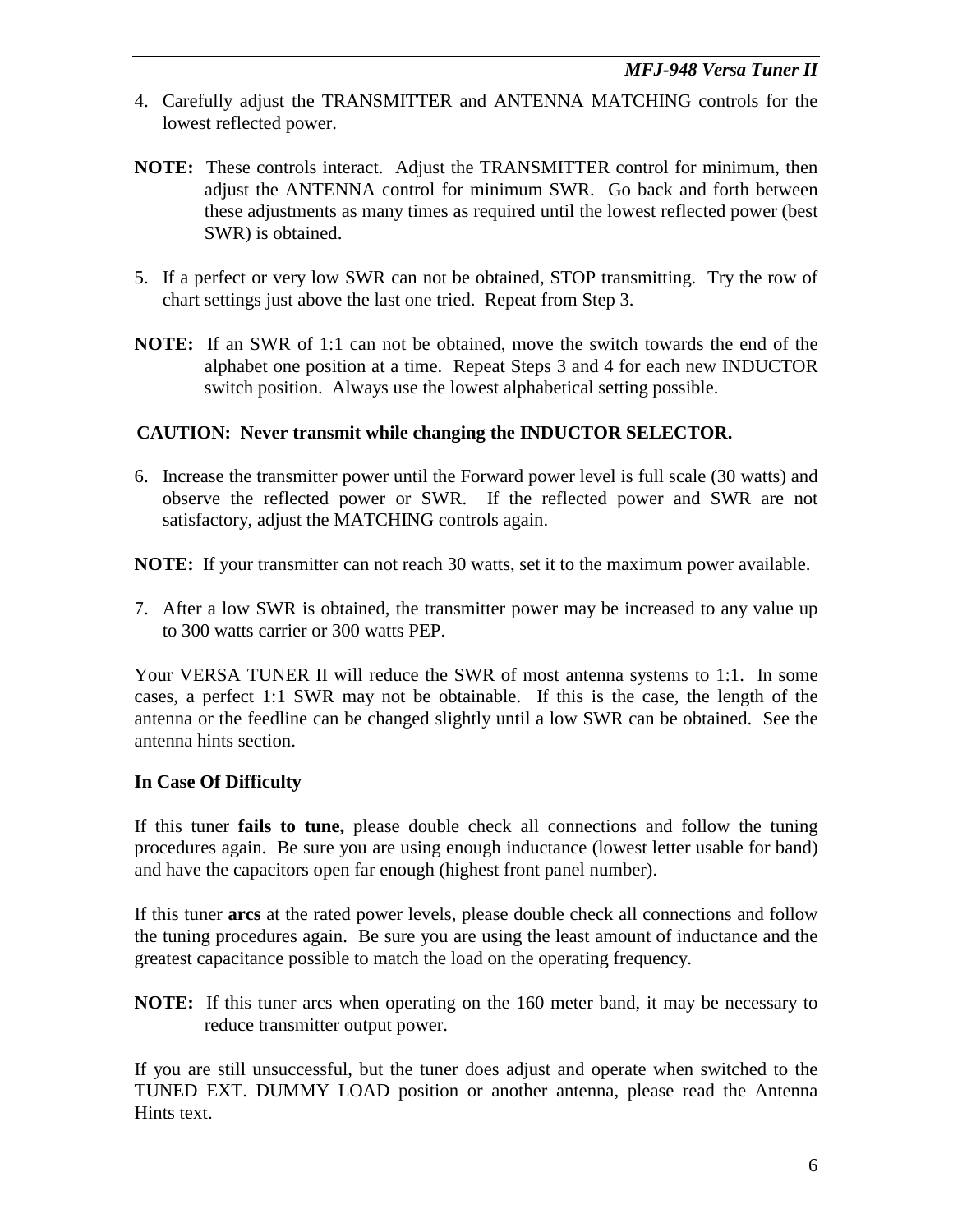# **Grounding Hints**

To minimize RFI, single wire feedlines (such as used with Windom or longwire antennas) should be kept away from other wiring. Radiation will be minimized if the single wire feeder runs parallel and reasonably close to the wire that connects the tuner to the outdoor ground. The antenna feed wire should be adequately insulated to prevent arcing or accidental contact.

For safety, please use both dc and RF grounds. It is particularly important to have a good RF ground while using a single wire feeder. When using a single wire feeder, the tuner needs something to "push" against in order to force current into a single wire feedline. If a good RF ground is not available, RF will usually find it's way back into the power line (RFI), transmitter audio circuits (RF feedback), or the operator (RF burns).

Water pipes and ground rods provide good dc and ac safety grounds, but they are often inadequate for RF grounding because they are single conductors. RF grounds work much better when "spread out" over a large area with multiple connections directly to the equipment ground point. Water pipes, heating ducts, and fences may work (especially if they are all connected together with jumper wires), but the best RF grounds are radial systems or multi-wire counterpoises that provide large low resistance surfaces for RF energy. Ground rods by themselves are almost useless for dependable RF grounding.

RF and lightning travels on the surface of conductors. Braided or woven conductors have high surface resistance to lightning and RF. Ground leads for RF and lightning should have wide *smooth* surfaces. Avoid the use of woven or braided conductors in RF and lightning grounds unless the lead needs to be flexible.

# **Antenna Hints**

WARNING: For operator safety a good outside earth ground or water pipe ground *should ALWAYS be installed and connected to the case of the MFJ-948. Make certain the safety ground also connects to the transmitter and other station accessories. A wing nut post marked GROUND is provided for ground connection(s).* 

# **Location**

For the best performance, an end-fed longwire wire antenna should be at least one quarterwavelength long at the operating frequency. Horizontal antennas should be at least a half wave long and high and clear of surrounding objects. While good RF grounds help the signal in almost any transmitting installation, it is extremely important to have good RF grounds with long wire or other Marconi antennas.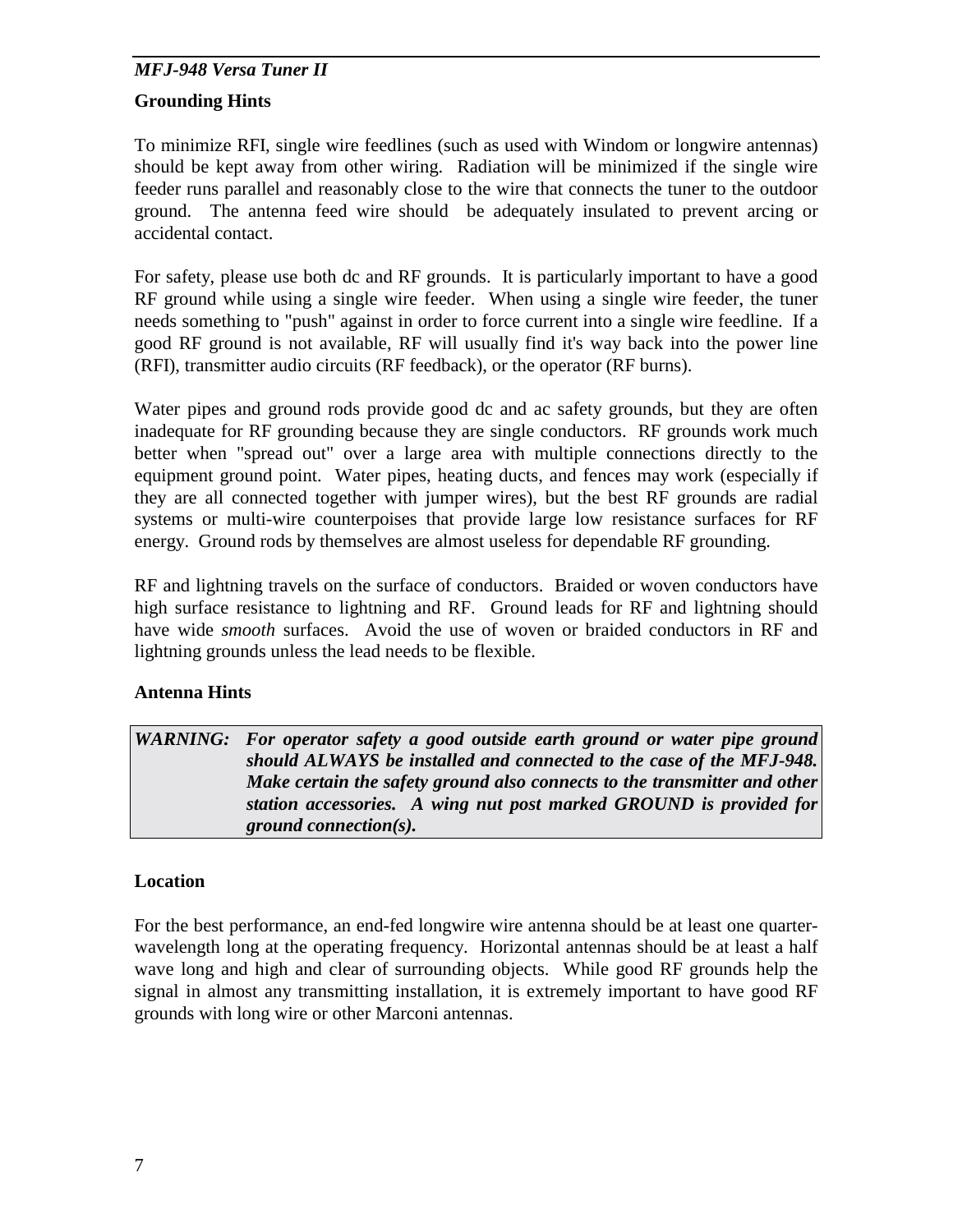# **Matching Problems**

Most matching problems occur when the antenna system presents an extremely high impedance to the tuner. When the antenna impedance is much lower than the feedline impedance, an *odd quarter-wavelength* feedline converts the low antenna impedance to a very high impedance at the tuner. A similar problem occurs if the antenna has an extremely high impedance and the transmission line is a multiple of a half-wavelength. The half-wavelength line *repeats* the very high antenna impedance at the tuner. Incorrect feedline and antenna lengths can make an antenna system very difficult or impossible to tune.

This problem often occurs on 80 meters if an odd quarter-wave (60 to 70 foot) open wire line is used to feed a half-wave (100 to 140 foot) dipole. The odd quarter-wave line transforms the dipole's low impedance to over three thousand ohms at the tuner. This is because the mismatched feedline is an *odd multiple* of 1/4 wavelength long. The line *inverts* (or teeter-totters) the antenna impedance.

A problem also occurs on 40 meters with this antenna example. The feedline is now a multiple of a half-wave (60 to 70 foot) and connects to a full-wave high impedance antenna (100 to 140 foot). The half-wave line repeats the high antenna impedance at the tuner. The antenna system looks like several thousand ohms at the tuner on 40 meters.

The following suggestions will reduce the difficulty in matching an antenna with a tuner:

- 1. Never center feed a half-wave multi-band antenna with a high impedance feedline that is close to an odd multiple of a quarter-wave long.
- 2. Never center feed a full-wave antenna with any feedline close to a multiple of a halfwave long.
- 3. If a tuner will not tune a multi-band antenna, add or subtract 1/8 wave of feedline (for the band that won't tune) and try again.
- 4. Never try to load a G5RV or center fed dipole on a band below the half-wave design frequency. If you want to operate an 80 meter antenna on 160 meters, feed either or both conductors as a longwire against the station ground.

 To avoid problems matching or feeding any dipole antenna with high impedance lines, keep the lines around these lengths. The *worst possible* line lengths are shown in brackets:

 160 meter dipole; 35-60, 170-195 or 210-235 feet. (Avoid 130, 260 ft) 80 meter dipole; 34-40, 90-102 or 160-172 feet. (Avoid 66, 135, 190 ft) 40 meter dipole; 42-52, 73-83, 112-123 or 145-155 feet. (Avoid 32, 64, 96, 128 ft)

Some trimming or adding of line may be necessary to accommodate higher bands.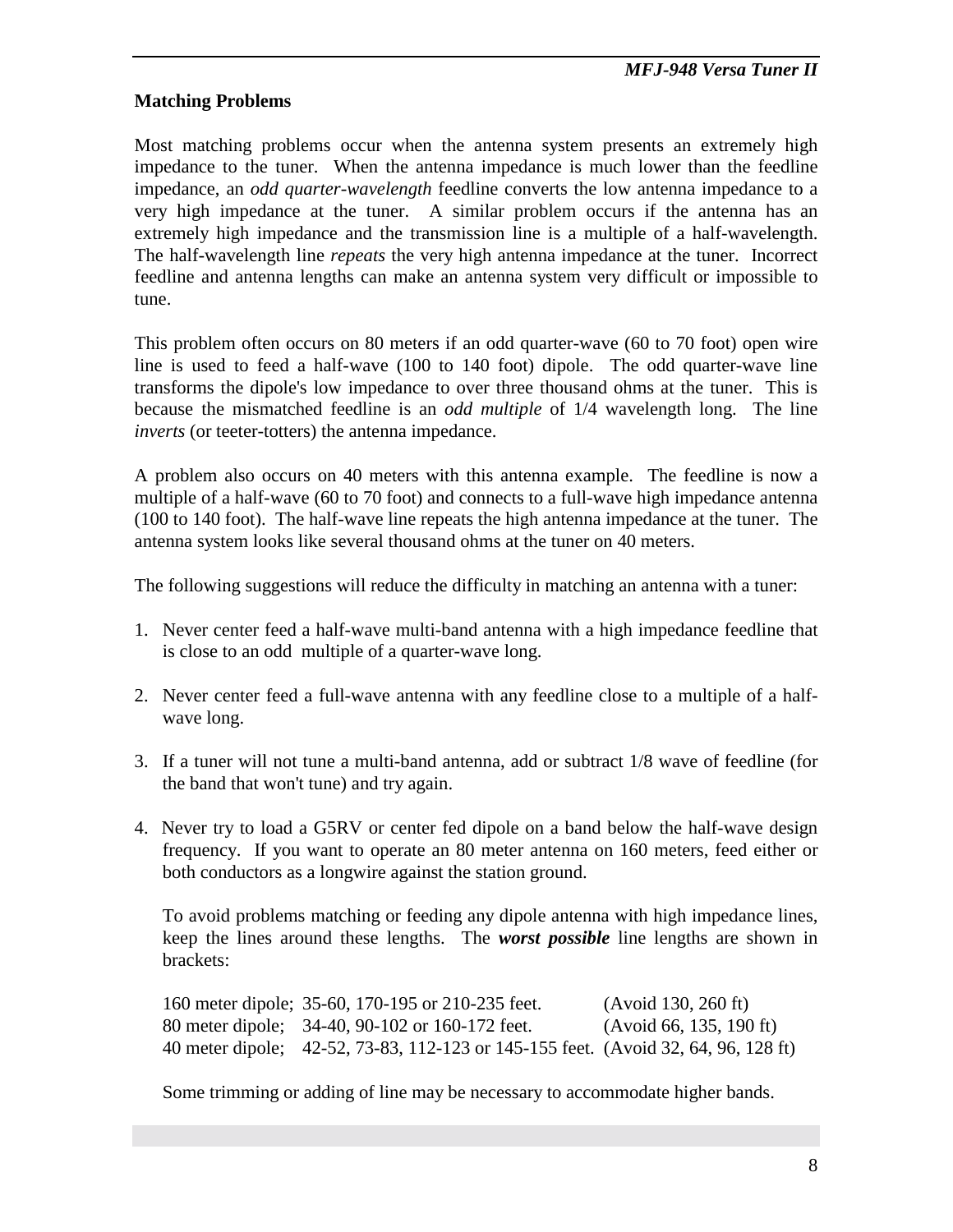| WARNING: To avoid problems, a dipole antenna should be a full half-wave on the |  |
|--------------------------------------------------------------------------------|--|
| lowest band. On 160 meters, an 80 or 40 meter antenna fed the normal           |  |
| way will be extremely reactive with only a few ohms of feedpoint               |  |
| resistance. Trying to load an 80 meter (or higher frequency) antenna on        |  |
| 160 meters can be a disaster for both your signal and the tuner. The best      |  |
| way to operate 160 with an 80 or 40 meter antenna is to load either or         |  |
| both feedline wires (in parallel) as a longwire. The antenna will act like a   |  |
| "T" antenna worked against the station ground.                                 |  |

#### **Technical Assistance**

If you have any problem with this unit first check the appropriate section of this manual. If the manual does not reference your problem or your problem is not solved by reading the manual, you may call *MFJ Technical Service* at **601-323-0549** or the *MFJ Factory* at **601- 323-5869**. You will be best helped if you have your unit, manual and all information on your station handy so you can answer any questions the technicians may ask.

You can also send questions by mail to MFJ Enterprises, Inc., 300 Industrial Park Road, Starkville, MS 39759; by FAX to 601-323-6551; or by email to mfj@mfjenterprises.com. Send a complete description of your problem, an explanation of exactly how you are using your unit, and a complete description of your station.